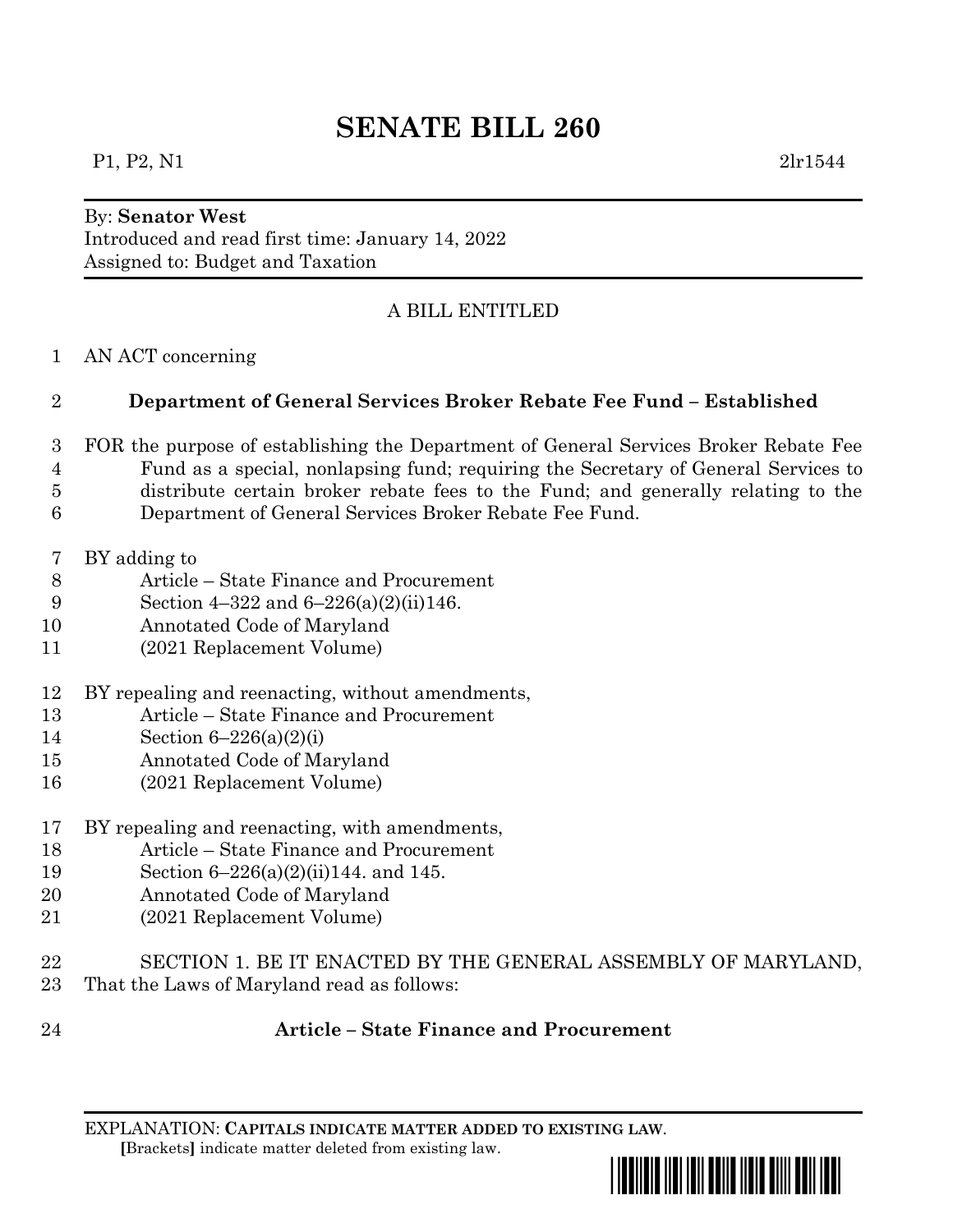**4–322.**

 **(A) (1) IN THIS SECTION THE FOLLOWING WORDS HAVE THE MEANINGS INDICATED.**

 **(2) "BROKER REBATE FEE" IS A COMMISSION SHARING PAYMENT BASED ON AN ESTABLISHED COMMISSION REBATE PERCENTAGE.**

 **(3) "FUND" MEANS THE DEPARTMENT OF GENERAL SERVICES BROKER REBATE FEE FUND.**

 **(B) THERE IS A DEPARTMENT OF GENERAL SERVICES BROKER REBATE FEE FUND.**

 **(C) THE PURPOSE OF THE FUND IS TO PROVIDE FUNDING TO SUPPORT THE ACTIONS OF THE SECRETARY IN IMPLEMENTING, REGULATING, ADMINISTERING, AND ENFORCING THIS PART.**

- **(D) THE SECRETARY SHALL:**
- **(1) ADMINISTER THE FUND; AND**

 **(2) DIRECT ANY BROKER REBATE FEES COLLECTED UNDER THIS PART TO THE FUND.**

 **(E) (1) THE FUND IS A SPECIAL, NONLAPSING FUND THAT IS NOT SUBJECT TO § 7–302 OF THIS ARTICLE.**

 **(2) THE STATE TREASURER SHALL HOLD THE FUND SEPARATELY, AND THE COMPTROLLER SHALL ACCOUNT FOR THE FUND.**

**(F) THE FUND CONSISTS OF:**

 **(1) REVENUE DISTRIBUTED TO THE FUND FROM BROKER REBATE FEES RECEIVED IN CONNECTION WITH ANY LEASE OF BUILDING SPACE BY THE STATE UNDER THIS PART;**

- **(2) MONEY APPROPRIATED IN THE STATE BUDGET TO THE FUND;**
- **(3) INTEREST EARNINGS; AND**

 **(4) ANY OTHER MONEY FROM ANY OTHER SOURCE ACCEPTED FOR THE BENEFIT OF THE FUND.**